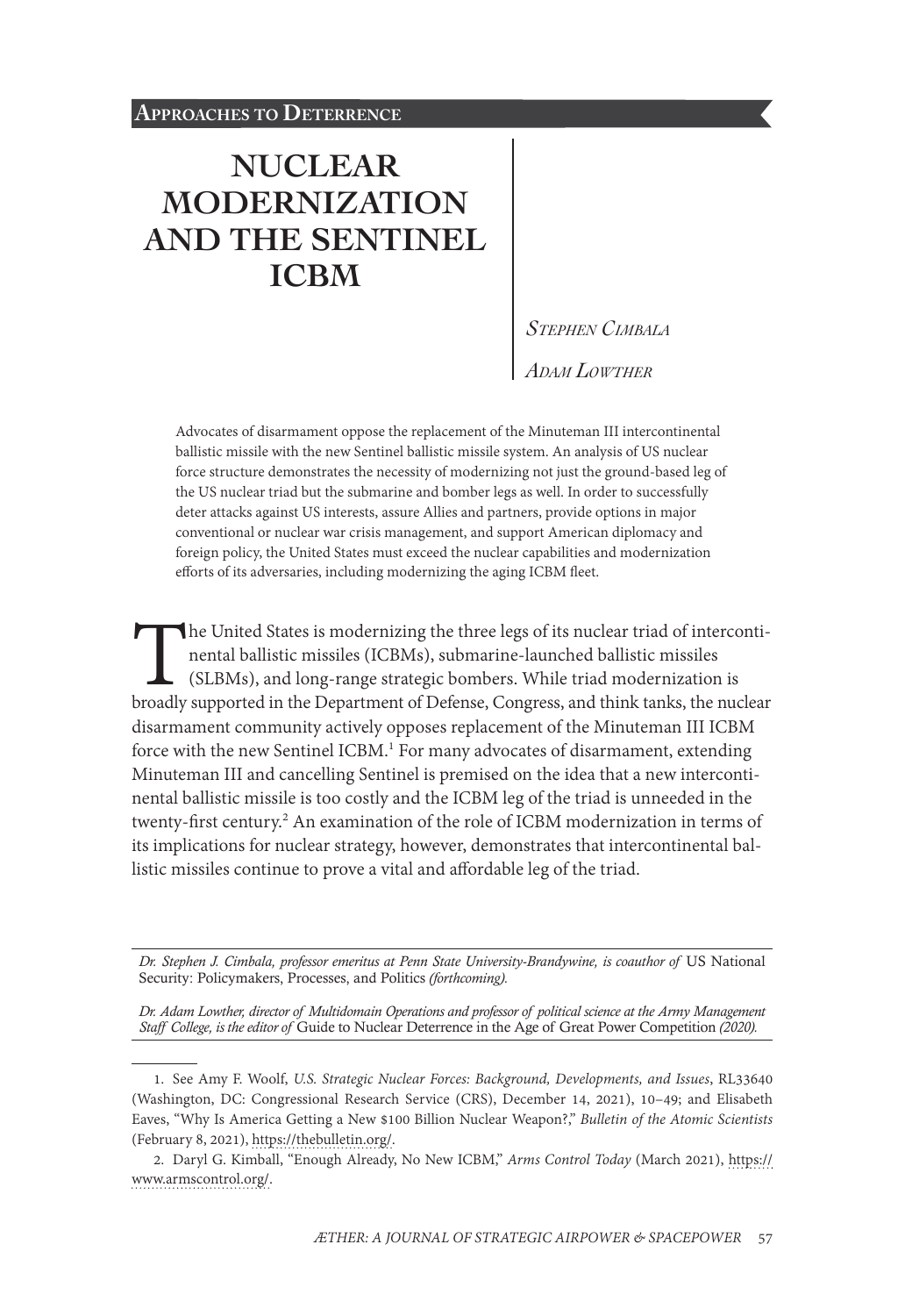#### US Strategic Nuclear Forces under New START

The New START treaty of 2010 was set to expire in 2021 unless the United States and Russia agreed to extend it for an additional five years. US President Joseph Biden and Russian President Vladimir Putin agreed to the extension in early 2021 ahead of the February expiration deadline.<sup>3</sup> New START-compliant (American) operationally deployed strategic nuclear weapons include 400 ICBMs with one warhead each; 14 fleet ballistic missile submarines (SSBNs) each with 20 SLBM launchers that vary in the number of warheads on each missile; and 60 long-range nuclear bombers that count as one weapon each.<sup>4</sup> Under the terms of the treaty, the total number of operationally deployed strategic nuclear weapons cannot exceed 1,550.

Prior to the Biden administration's extension of New START, the Trump administration was skeptical of the treaty's renewal.<sup>5</sup> Some Trump administration officials wanted to demand stricter measures of compliance from Russia with various aspects of the existing agreement. Others wanted to extend the agreement to include nonstrategic nuclear forces.6 Russian and American conversations on nuclear arms control had deteriorated badly by 2020, partly as a result of the generally poisoned political atmosphere between the two states. The United States accused Russia of cheating on the Intermediate Nuclear Forces treaty, which led to a decision by the administration to withdraw from the treaty, leaving New START as the sole surviving nuclear arms control agreement between Washington and Moscow.7

Putin's agenda for modernizing Russia's strategic nuclear forces includes plans to develop and/or deploy hypersonic weapons, nuclear-powered and nuclear-armed underwater vehicles, and nuclear-powered and nuclear-armed cruise missiles, creating additional concerns about the durability of New START or a successor agreement the Biden administration may seek prior to the 2026 termination of the treaty.<sup>8</sup>

American plans for modernizing the strategic nuclear triad include a new generation of Columbia-class SSBNs with life-extended Trident II D5 missiles; a new, long-

<sup>3.</sup> Antony J. Blinken, "On the Extension of the New START Treaty with the Russian Federation," US Department of State, February 3, 2021, [https://www.state.gov/.](https://www.state.gov/on-the-extension-of-the-new-start-treaty-with-the-russian-federation/)

<sup>4.</sup> Hans M. Kristensen, "First New START Data After Extension Shows Compliance," Strategic Security (blog), Federation of American Scientists (FAS), April 6, 2021, [https://fas.org/blogs/](https://fas.org/blogs/security/2021/04/new-start-data-2021/).

<sup>5.</sup> Jack Desch and Robbie Gramer,"Trump Moves Closer to Renewing Nuclear Treaty With Russia," *Foreign Policy* (October 2020), [https://foreignpolicy.com/.](https://foreignpolicy.com/2020/10/20/trump-putin-new-start-nuclear-arms-control-treaty/)

<sup>6.</sup> Daryl G. Kimball, "Trump's Aim to Go Big on Nuclear Arms Control Should Begin by Extending New START," Just Security, December 9, 2019, [https://www.justsecurity.org/.](https://www.justsecurity.org/67666/trumps-aim-to-go-big-on-nuclear-arms-control-should-begin-by-extending-new-start/)

<sup>7.</sup> Steven Pifer, "The Death of the INF Treaty Has Given Birth to New Missile Possibilities," *National Interest*, September 18, 2019, [https://nationalinterest.org/.](https://nationalinterest.org/feature/death-inf-treaty-has-given-birth-new-missile-possibilities-81546)

<sup>8.</sup> See *To Receive Testimony on United States Strategic Command and United States Space Command in Review of the Defense Authorization Request for Fiscal Year 2022 and the Future Years Defense Program, Hearing before the United States Senate Committee on Armed Services*, 117th Cong. (April 20, 2021) (statement of Charles A. Richard, commander of United States Strategic Command); Vladimir Putin, Presidential Address to the Federal Assembly, March 1, 2018; and Ministry of Foreign Affairs of Russia, Basic Principles of State Policy of the Russian Federation on Nuclear Deterrence, June 8, 2020.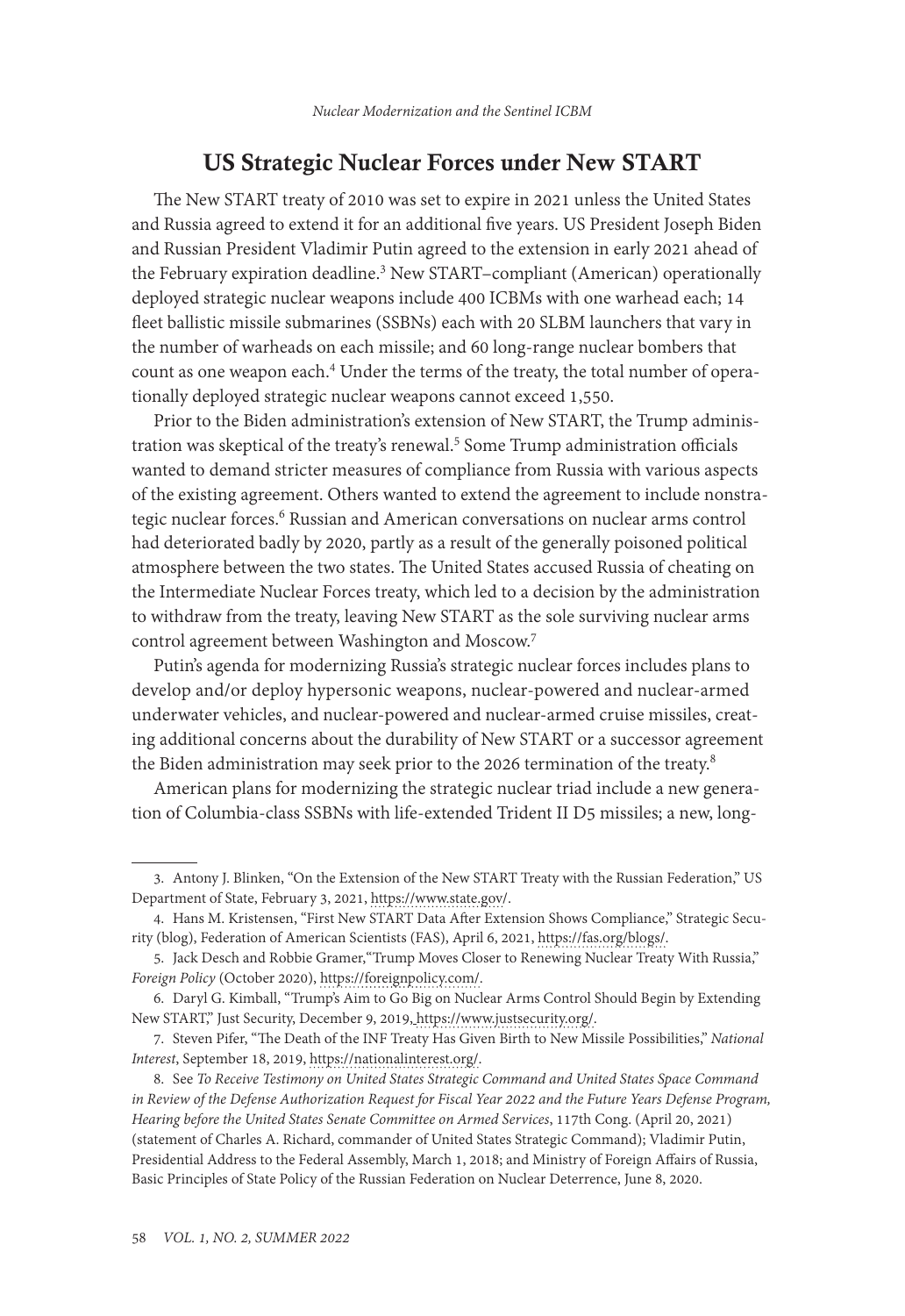range nuclear bomber (B-21); and the long-range standoff cruise missile, which will replace the current air-launched cruise missile deployed on strategic bombers.9 The venerable B-52 will continue to undergo upgrades as it remains in service to deliver the long-range standoff cruise missile to targets.

The ground-based strategic deterrent is regarded by the US Air Force and US Strategic Command as a necessary replacement for an aging Minuteman III force that is approaching five decades of service. Air Force analysis contends additional life extension for the Minuteman III is more expensive than recapitalization and less able to respond to emerging technical challenges and threats.

In early 2021, the commander of US Strategic Command, Admiral Charles Richard, described the issue by saying, "Let me be very clear: You cannot life-extend Minuteman III, alright? It is getting past the point of it's not cost effective to life-extend Minuteman III. You're quickly getting to the point [where] you can't do it at all." He added, "That thing is so old, in some cases, the drawings don't exist anymore, or where we have drawings, they're like six generations behind the industry standard."<sup>10</sup>

Former commander of Air Force Global Strike Command, General Timothy Ray, offered a similar view. "There's no margin left. . . . We're just going to run out of time." Ray went further in his discussion of threats and suggested that "the complexity of threats" makes a more capable ICBM a requirement.<sup>11</sup> Given adversary advances in conventional and nuclear ballistic missile defenses, the Minuteman III is at risk of failing to hit targets without the penetration aids that are expected with Sentinel. Scheduled for introduction in 2028 and fully operational by 2036, Sentinel will possess a number of capabilities that allow reentry vehicles to reach targets in the face of improved Russian and Chinese air defense networks and ballistic missile defense systems.<sup>12</sup>

Outside of government, some analysts support Minuteman upgrades, and still others argue for the elimination of the entire land-based strategic missile force.<sup>13</sup> To the contrary, a modern ICBM is required to match Russian and Chinese ICBM modernization efforts (symmetry matters in deterrence); to hold adversary targets at risk in the face of improved defenses; and to ensure defeating the US nuclear arsenal requires a large-scale nuclear attack on the American homeland.

<sup>9.</sup> See Dennis Evans and Jonathan Schwalbe, *The Long-Range Standoff Cruise Missile and Its Role in Future Nuclear Forces* (Baltimore: Johns Hopkins Applied Physics Laboratory, 2017), [https://www.jhuapl.edu/.](https://www.jhuapl.edu/content/documents/lrso.pdf)

<sup>10.</sup> Brian W. Everstine, "STRATCOM Welcomes Nuke Review, but Says Minuteman III Life Extension Should Not Be Considered," *Air Force Magazine* (January 5, 2021), [https://www.airforcemag.com/.](https://www.airforcemag.com/stratcom-welcomes-nuke-review-but-minuteman-iii-life-extension-should-not-be-considered/)

<sup>11.</sup> John A. Tirpack, "New GBSD Will Fly in 2023; No Margin Left for Minuteman," *Air Force Magazine* (June 14, 2021), [https://www.airforcemag.com/.](https://www.airforcemag.com/new-gbsd-will-fly-in-2023-no-margin-left-for-minuteman/)

<sup>12.</sup> Richard, *Armed Services*.

<sup>13.</sup> See Matthew Kroenig, Mark J. Massa, and Christian Trotti, "The Downsides of Downsizing: Why the United States Needs Four Hundred ICBMs," Issue Brief (Washington, DC: Atlantic Council, March 29, 2021), [https://www.atlanticcouncil.org/](https://www.atlanticcouncil.org/in-depth-research-reports/issue-brief/the-downsides-of-downsizing-why-the-united-states-needs-four-hundred-icbms/); and Matt Korda, *Alternatives to the Ground-Based Strategic Deterrent* (Washington, DC: FAS, 2021), [https://fas.org/.](https://fas.org/pub-reports/alternatives-to-gbsd/)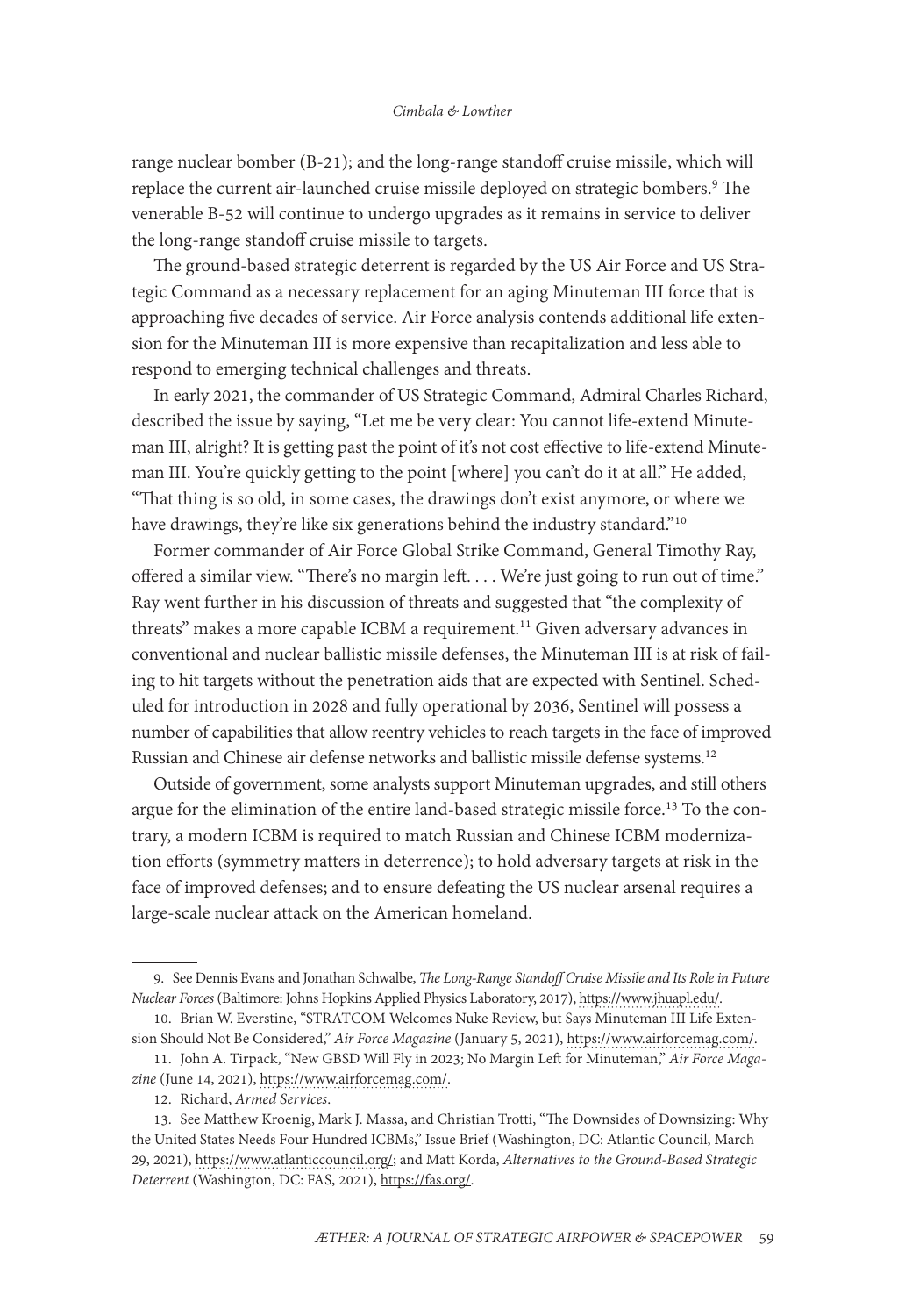## US Nuclear Strategic Postures

Broadly speaking, the United States has defined its strategic objectives for the use of nuclear forces in a variety of ways during the Cold War and afterward. For over seven decades, American presidents and congressional majorities viewed the purpose of strategic nuclear forces as focused on deterrence, which is the avoidance of war by credible threats to inflict unacceptable retaliatory punishment on any aggressor. But military planners understand that declaratory policy must also have the support of nuclear employment guidance and credible operational capability for nuclear use. Prospective attackers must believe the United States can and will respond to prospective threats if deterrence fails.

Force size is related to the objectives stated in various strategic and nuclear employment policies. Four primary employment policies were advanced by American decisionmakers over the years. First, assured retaliation or assured destruction requires forces to inflict widespread destruction on enemy populations and economic targets.14 Second, flexible targeting, escalation control, and counterforce equity seek to prevent any opponent from dominating a process of competitive bargaining if an adversary has conventional superiority or following the first use or first strike of nuclear weapons, sometimes referred to as a victory-denial strategy.15

Third, a policy of counterforce superiority, escalation dominance, and enduring nuclear command, control, and communications seeks to dominate aggressors at any rung of the escalation ladder and, if necessary, to fight a protracted, albeit limited, nuclear war.<sup>16</sup> This option is often called a countervailing or prevailing strategy.<sup>17</sup> (Of note: this article is less interested in nomenclature than in relative levels of militarystrategic ambition and capability for deterrent effect.) Finally, a fourth posture would aim at nuclear preeminence or superiority, including all the elements of posture three plus defenses capable of defeating any enemy retaliatory strike.18

In addition to a decision about nuclear strategy and employment policy, the president, supported by senior uniformed and civilian military leaders, must also take into account the political objectives for which forces are developed and deployed. This begs the question, what are the functions for which nuclear weapons are necessary and/or useful?

<sup>14.</sup> Fiona S. Cunningham and M. Taylor Fravel, "Assuring Assured Retaliation," *International Security* 40, no. 2 (Fall 2015), [https://direct.mit.edu/.](https://direct.mit.edu/isec/article-abstract/40/2/7/12274/Assuring-Assured-Retaliation-China-s-Nuclear?redirectedFrom=fulltext)

<sup>15.</sup> Francis J. Gavin, "The Myth of Flexible Response: United States Strategy in Europe during the 1960s," *International History Review* 23, no. 4 (December 2001), [https://www.belfercenter.org/.](https://www.belfercenter.org/sites/default/files/legacy/files/CMC50/FrancisGavinTheMythOfFlexibleResponseUnitedStatesStrategyInEuropeDuringThe1960sInternationalHistoryReview.pdf)

<sup>16.</sup> Keir A. Lieber and Daryl G. Press, "The New Era of Counterforce: Technological Change and the Future of Nuclear Deterrence," *International Security* 41, No. 4 (Spring 2017), [https://direct.mit.edu/.](https://direct.mit.edu/isec/article/41/4/9/12158/The-New-Era-of-Counterforce-Technological-Change)

<sup>17.</sup> Louis René Beres, "Tilting Toward Thanatos: America's 'Countervailing' Nuclear Strategy," *World Politics* 34, no. 1 (October 1981), [https://www.jstor.org/](https://www.jstor.org/stable/2010149).

<sup>18.</sup> Matthew Kroenig, *The Logic of American Nuclear Strategy* (Oxford, UK: Oxford University Press, 2018).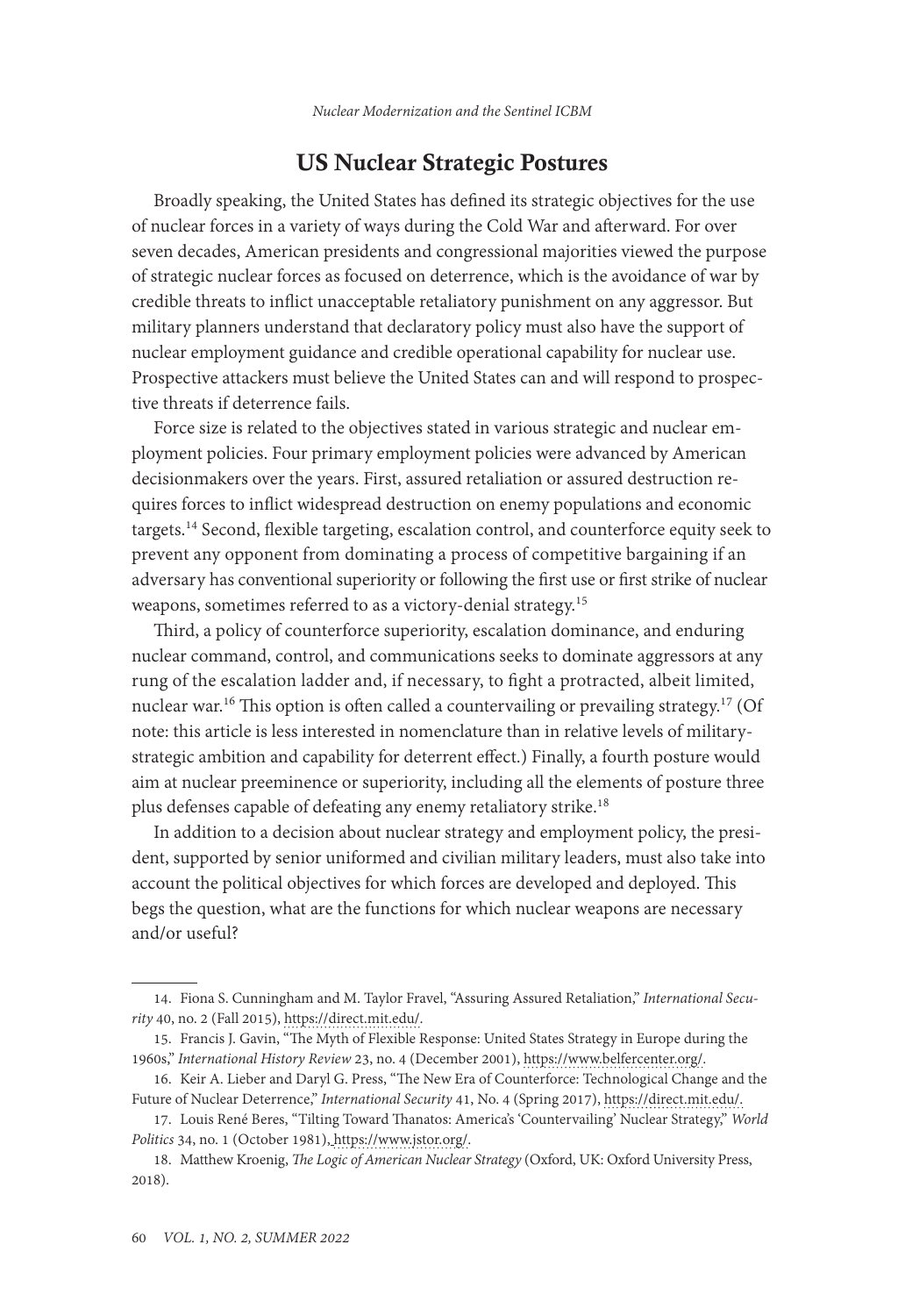#### *Cimbala & Lowther*

First, nuclear weapons support deterrence of attacks on the American homeland, deployed forces, and American interests abroad. Intercontinental ballistic missiles are particularly useful here because they require an adversary to target nearly 450 discreet targets with nuclear weapons.19 This is no easy task and sets the bar so high for success that adversaries think twice before considering a nuclear strike against the homeland.<sup>20</sup> Related, ICBMs help to deter nuclear blackmail or high-end conventional coercion against American interests because they are on alert 24 hours a day, 365 days a year.

Second, nuclear weapons provide assurances to Allies and partners that the United States will support their own efforts to resist nuclear coercion, attack, or large-scale conventional war. The forward deployment of nuclear-capable bombers is often used to signal American resolve, but it is the ICBM force that is used daily to offer assurance to Allies and partners.

Third, nuclear weapons support American crisis management in situations with the potential to escalate into major conventional or nuclear war. Again, the difficulty of destroying the entire ICBM force in one fell swoop gives any adversary pause when it considers moving from crisis to war and nuclear war.<sup>21</sup> Equally important for crisis management is the fact that ICBMs make it difficult for an adversary to see a clear first-strike advantage—given the alert status of these weapons.

Fourth, and more broadly, nuclear weapons support American diplomacy and foreign policy by conveying a sense of quiet self-confidence. No major international issue related to nuclear weapons can be decided without taking into account American perspectives and interests. It should come as no surprise that the United States regularly launches unarmed Minuteman III intercontinental ballistic missiles from Vandenberg Air Force Base as part of the Air Force's test program.<sup>22</sup> In making the world aware of the test launches, the United States is using the ICBM for diplomatic purposes.

The significance of the last point is far from obvious to many observers. Nuclear weapons are often obscured within a small technical community that understands their physics and effects. These weapons are thus detached from their place within the larger context of deterrence and assurance required of American national security policy.

## Analysis

Given the preceding discussion, how can we evaluate the prospective components of the American nuclear triad and the contrasting performance of each leg under only

<sup>19.</sup> Matthew Kroenig, "The Case for the US ICBM Force," *Strategic Studies Quarterly* 12, no. 3 (Fall 2018), [https://www.airuniversity.af.edu/.](https://www.airuniversity.af.edu/Portals/10/SSQ/documents/Volume-12_Issue-3/Kroenig.pdf)

<sup>20.</sup> Stephen Cimbala and Adam Lowther, "Stable Nuclear Deterrence Requires a Modern Nuclear Arsenal," Real Clear Defense, January 7, 2021, [https://www.realcleardefense.com/.](https://www.realcleardefense.com/articles/2021/01/07/stable_nuclear_deterrence_requires_a_modern_nuclear_arsenal_655618.html)

<sup>21.</sup> Sean M. Lynn-Jones, Steven E. Miller, and Stephen Van Evera, *Nuclear Diplomacy in Crisis Management* (Cambridge, MA: MIT Press, 1990), 256–82.

<sup>22.</sup> Glenn S. Robertson, "Mighty Ninety Missileer Participates in GT-239," 90th Missile Wing Public Affairs, F. E. Warren AFB, WY, August 12, 2021, [https://www.warren.af.mil/](https://www.warren.af.mil/News/Article/2722980/mighty-ninety-missileer-participates-in-gt-239/).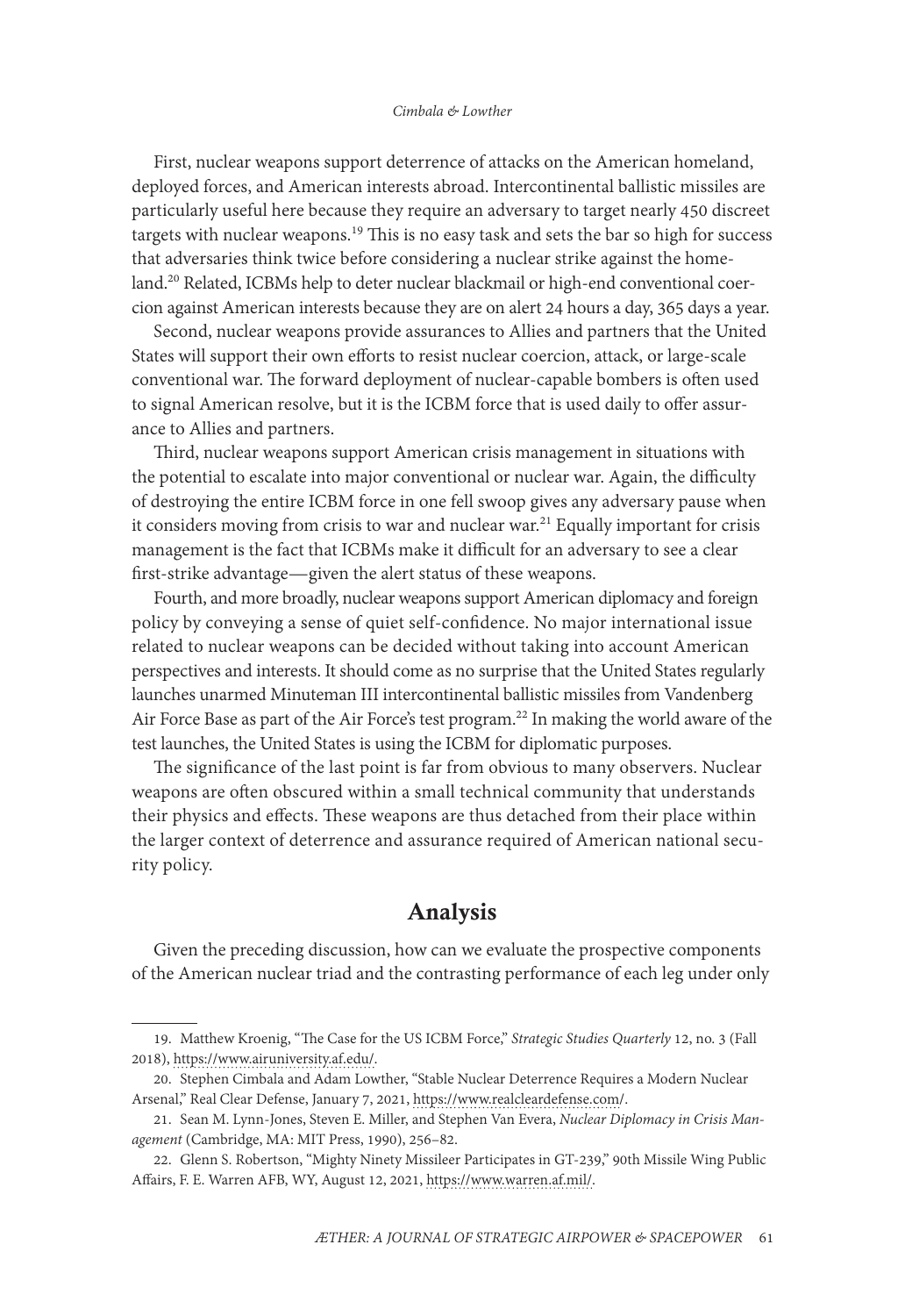partly foreseeable circumstances? Toward that end, we conducted an analysis of alternatives for American nuclear force structures for their relative performances in providing surviving and retaliating second-strike warheads against Russian forces in the event of a Russian counterforce first strike.<sup>23</sup> The formulae used here are derived from a model developed by James Tritten.<sup>24</sup>

The model calculates the results of expected nuclear force exchanges based on alternative assumptions about the performance of strategic nuclear forces under likely operational conditions. For each force component (land-based strategic forces, sea-based strategic forces, and heavy bombers), investigators assigned expected performance parameters based on publicly available data. Thus, results are based on the latest unclassified data and are admittedly an estimation of performance.

The American nuclear force structures used in this analysis are based on projections from the Congressional Budget Office's *Approaches for Managing the Costs of U.S. Nuclear Forces, 2017 to 2046*. Of course, if Russo-American relations deteriorate in the aftermath of the war in Ukraine and arms control regimes falter, these assumptions may need revision in the event of a breakout, which will most likely occur on the Russian side.

The research team ran the model with four nuclear force structures: the current nuclear triad; a dyad with submarines and bombers; a dyad with ICBMs and SLBMs; and a reduced triad with 300 ICBMs, 10 SSBNs, and 60 bombers. The results suggest every American force structure provides enough surviving and retaliating weapons to accomplish the assured retaliation and flexible targeting missions (essentially the requirements of postures one and two above).

Escalation control is uncertain because an adversary's actions can never be predicted with great certainty. The high level of uncertainty also makes escalation dominance for either state difficult to assume. Superficially, it appears that the dyad of American SLBM and bomber-delivered weapons provides for larger numbers of retaliating warheads than the triad of ICBMs, SLBMs, and bombers. This calculation reflects the expected larger second-strike survivability of SSBNs compared to ICBMs, but it is misleading unless more strategic context is provided.<sup>25</sup>

Deterrence is often thought to be more effective if the success of a decapitating first strike is made more challenging through such means as assured second strikes. American ICBMs complicate the attack calculation for an adversary because of the sheer numbers of adversary nuclear weapons required to ensure a high probability of kill.<sup>26</sup>

<sup>23.</sup> See *Approaches for Managing the Costs of U.S. Nuclear Forces, 2017 to 2046* (Washington, DC: Congressional Budget Office, October 2017), 33–44, [https://www.cbo.gov](https://www.cbo.gov/system/files/115th-congress-2017-2018/reports/53211-nuclearforces.pdf).

<sup>24.</sup> Grateful acknowledgement is made to James J. Tritten for use of a model originally designed by him and modified for its use here. See also Steven Cimbala, *War Games: The United States, Russia and Nuclear Arms Control* (Boulder, CO: Lynne Reiner, 2017), Appendix A.

<sup>25.</sup> Henry D. Sokolski, *Getting MAD: Nuclear Mutually Assured Destruction: Its Origins and Practice* (Carlisle, PA: Strategic Studies Institute, 2004), 99, [https://press.armywarcollege.edu/.](https://press.armywarcollege.edu/monographs/32/)

<sup>26.</sup> Lauren Caston et al., *The Future of the U.S. Intercontinental Ballistic Missile Force* (Santa Monica, CA: RAND Corporation, 2014), 12.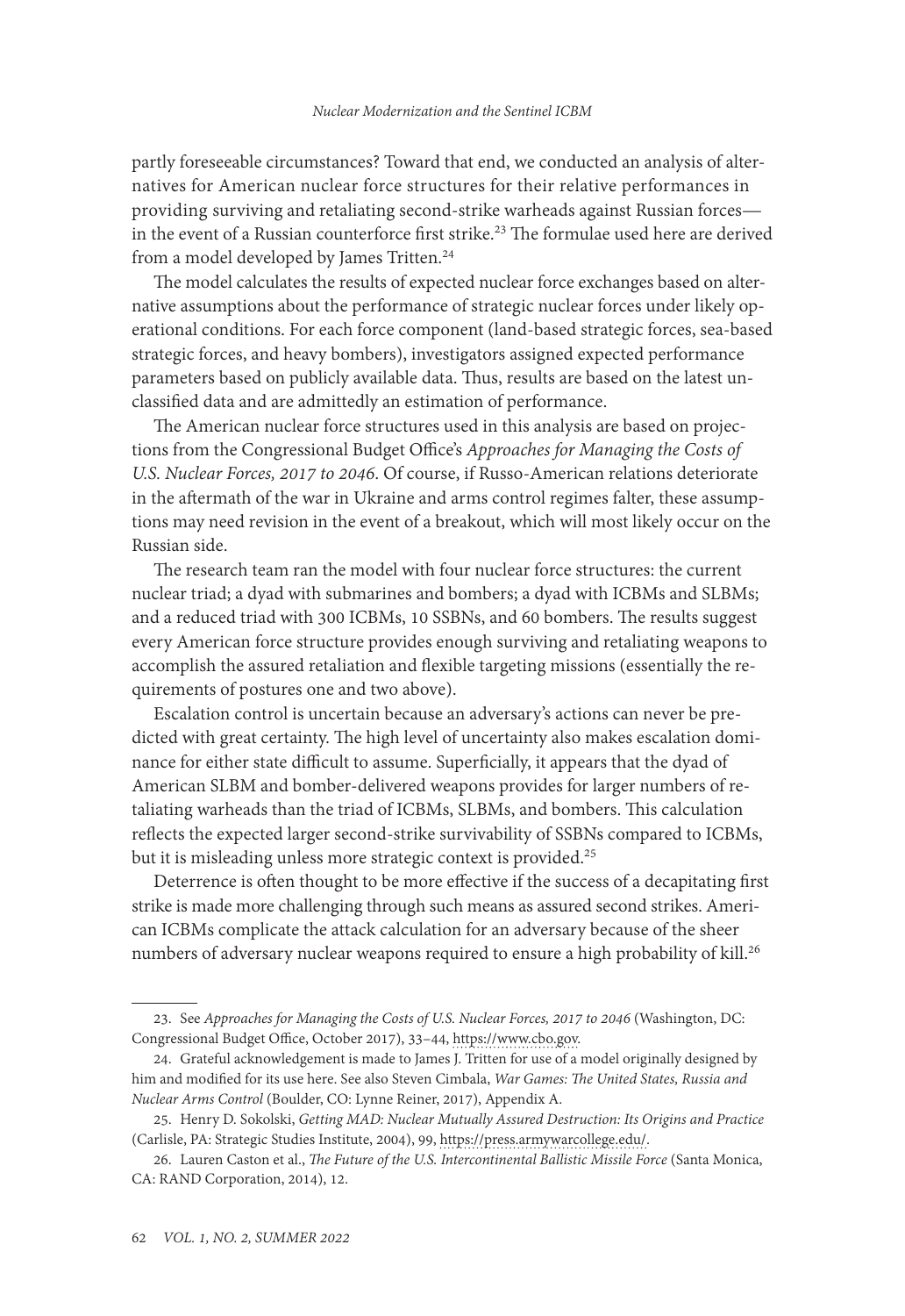With 400 operationally deployed ICBMs in hardened launched facilities and approximately 50 launch control centers, conservative plans require 900 warheads dedicated to the American ICBM force alone. Given the ICBM force's high readiness, destroying the American ICBM force is a top priority for any adversary.

Under New START central limits and peacetime deployment conditions, Russia has insufficient numbers of warheads to maintain escalation control and destroy the ICBM force. In contrast, an American dyad of submarines and bombers would require far fewer warheads for a first strike. For example, with the exception of the one ballistic missile submarine on patrol in the Atlantic and one in the Pacific—at any given time—the vast majority of the nuclear force is either in port (Bangor-Kitsap, Washington, or Kings Bay, Georgia) or in a weapons storage area (Minot or Whiteman Air Force Base) and highly susceptible to a first strike and require fewer than 100 warheads to destroy—along with key elements of the nation's nuclear infrastructure and command-control system.27 In 2021, a former US Strategic Command commander suggested that if the American ICBM force were disbanded, twelve nuclear armed cruise missiles would be sufficient to disable the remaining US nuclear retaliatory force, in addition to much of the American nuclear infrastructure such as weapons laboratories.<sup>28</sup>

Advocates of a strategic dyad argue silo-based ICBMs draw attack on themselves because of their acknowledged first-strike vulnerability.<sup>29</sup> From this perspective, vulnerable ICBMs create pressure for decision makers to commit to launch on warning or even preemption in the face of threatening, but still ambiguous, evidence of enemy attack. Some fear ICBMs are deployed on a "hair trigger" and prepared only for launch on warning due to survivability limitations.<sup>30</sup> Currently, the nation's ICBMs are targeted at open ocean boxes but are quickly retargeted when the order is given. To be clear, launch on warning is not the policy of the United States, contrary to the assertion of many nuclear disarmament advocates.

There is no need for ICBMs to be launched prematurely because they are only part of the nuclear triad. Their survivability depends upon the synergy of the entire triad and the complicated attack calculation it creates. Attackers must choreograph three different kinds of attacks simultaneously against American ICBMs, SLBMs, and bombers in order to escape unacceptable retaliatory destruction. This multifaceted attack scenario would be suicidal for Russian, Chinese, or other attackers even under the worst assumed conditions of enemy attack and American response.<sup>31</sup>

<sup>27.</sup> Matthew Costlow, "Safety in Diversity: The Strategic Value of ICBMs and the GBSD in the Nuclear Triad," Occasional Paper 1, no. 5 (Fairfax VA: National Institute Press, 2021), 33–43, [https://nipp.org.](https://nipp.org/wp-content/uploads/2021/04/OP-5-Binder-for-web.pdf)

<sup>28.</sup> Remarks of Admiral Cecil D. Haney, USN (Ret.), at the Strategic Triad Conference, 2021. 29. David Wright, William D. Hartung, and Lisbeth Gronlund, *Rethinking Land-Based Nuclear Mis-*

*siles* (Washington, DC: Union of Concerned Scientists, June 2020), 8, [https://www.ucsusa.org/.](https://www.ucsusa.org/sites/default/files/2020-06/rethinking-land-based-nuclear-missiles.pdf)

<sup>30.</sup> Patty-Jane Geller, "Our ICBMs Are Not on 'Hair Trigger' Alert," The Daily Signal, May 25, 2021, [https://www.dailysignal.com/](https://www.dailysignal.com/2021/05/25/our-icbms-are-not-on-hair-trigger-alert/).

<sup>31.</sup> Warrior Maven, "Here's the American Gameplan for Nuclear War with Russia," *National Interest* (blog), January 15, 2022, [https://nationalinterest.org/](https://nationalinterest.org/blog/reboot/heres-american-gameplan-nuclear-war-russia-199451).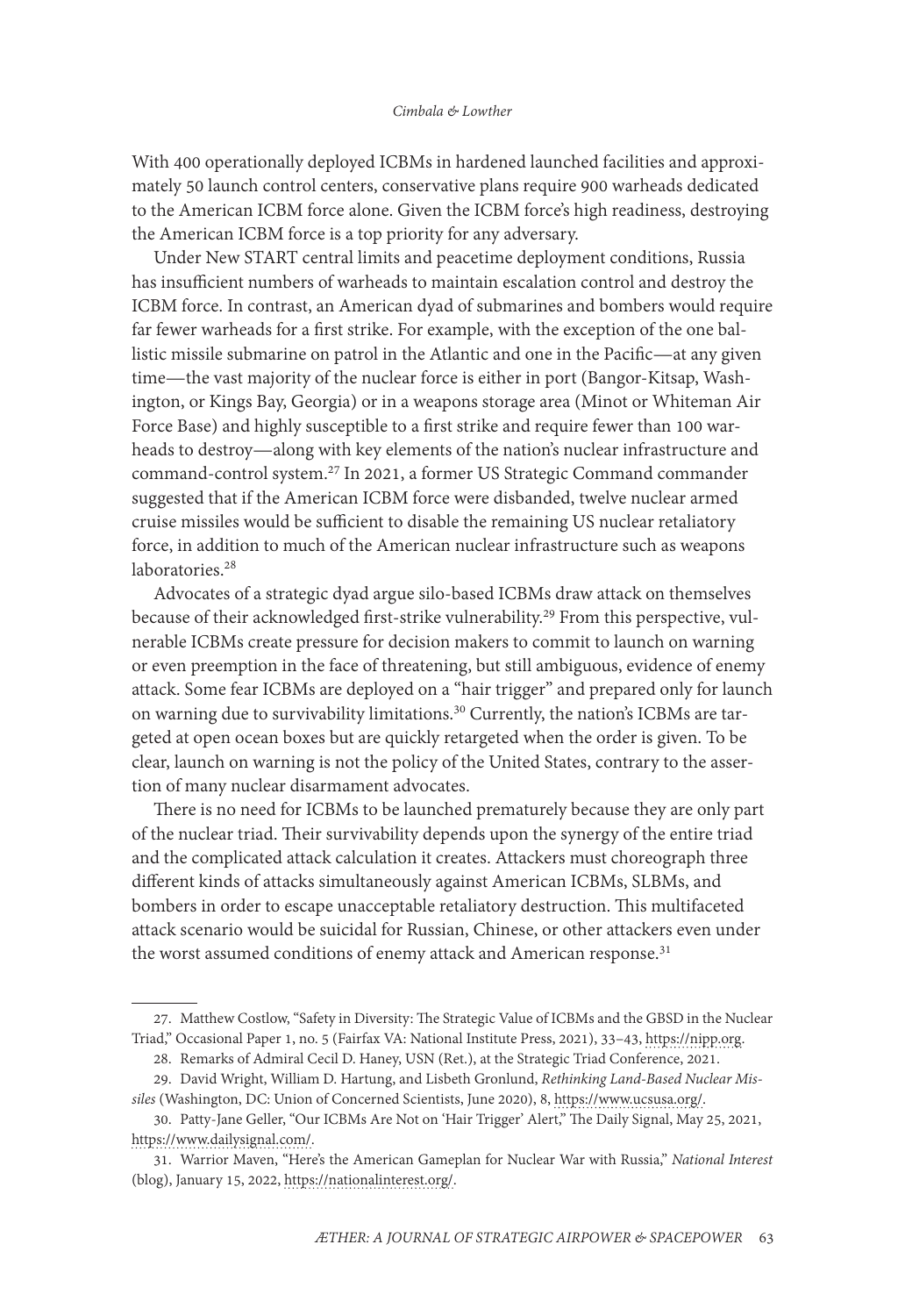Although not required, deterrence stability and second-strike credibility are improved if, for example, the future Sentinel ICBM is deployed as a mobile missile. During the Cold War, various alternatives for basing ICBMs were considered but ultimately rejected for technical or policy reasons.<sup>32</sup> But deploying mobile ICBMs, which Russia, China, and North Korea all do, increases deterrence stability by making it harder to hit a mobile target.<sup>33</sup> This challenge is one that perplexes US Strategic Command today.

Road or rail mobile systems are feasible.<sup>34</sup> Road-mobile systems require transporter-erector-launchers continually moving over a broad expanse of territory or remaining stationary until deployed in a "dash-on-warning" format. Rail-mobile systems make use of the large commercial rail network (with appropriate modifications) or employ purpose-built trains and lines dedicated specifically to this mission. If, for example, 100 of 400 ICBMs were mobile, the difficulty of eliminating the ICBM force in a single attack increases significantly.

Another option for increasing deterrence stability and improving second-strike credibility is the fielding of strategic defenses to protect the missile fields, dramatically increasing the number of adversary ICBMs required to ensure a high probability of kill.<sup>35</sup> This option was also considered and rejected during the Cold War, but new and old technologies make defenses affordable. It is worth noting ICBMs do not require complete protection. Raising the attack price from two warheads per silo to four or more suffices and requires more missiles than Russia and China fields combined. Even minimally successful missile defenses create targeting requirements for adversaries that dramatically increase the number of warheads needed for any given target in order to ensure a sufficiently high probability of kill.

A third alternative for improving deterrence stability and second-strike credibility is to deploy at least some proportion of the ICBM force in deep underground basing. This approach was considered for the MX or Peacekeeper ICBM during the 1980s.<sup>36</sup> In this concept, missiles and transporter launchers are buried inside mountains with sufficient protection against nuclear blast. It might take several days after a nuclear attack for these buried missiles and launchers to tunnel out from their hideaways, but that was part of their rationale.

<sup>32.</sup> Office of the Deputy Under Secretary of Defense for Research and Engineering, Strategic and Space Systems, *ICBM Basing Options: A Summary of Major Studies to Define a Survivable Basing Concept for ICBMs* (Washington, DC: Department of Defense, 1980), [https://apps.dtic.mil/](https://apps.dtic.mil/sti/pdfs/ADA956443.pdf).

<sup>33.</sup> Matthew E. Dillow, "Nuclear Hell on Wheels: Examining the Need for a Mobile ICBM," Trinity Site Papers (Maxwell AFB, AL: Center for Unconventional Weapons Studies, 2015), 2–4, [https://www](https://www.airuniversity.af.edu/Portals/10/CSDS/assets/trinity_site_paper5.pdf) [.airuniversity.af.edu/.](https://www.airuniversity.af.edu/Portals/10/CSDS/assets/trinity_site_paper5.pdf)

<sup>34.</sup> Barry R. Schneider, "The Case for Mobile ICBMs," *Air Force Magazine* (February 1988), [https://](https://www.airforcemag.com/article/0288sicbm/) [www.airforcemag.com/](https://www.airforcemag.com/article/0288sicbm/).

<sup>35.</sup> Kris Osborn, "Will the U.S. Navy Be Able to Shoot Down Incoming ICBMs?," *National Interest* (blog), November 23, 2021, [https://nationalinterest.org/.](https://nationalinterest.org/blog/reboot/will-us-navy-be-able-shoot-down-incoming-icbms-196673)

<sup>36.</sup> Office of Technology Assessment, *MX Missile Basing* (Washington, DC: US Government Printing Office, 1981), [https://ota.fas.org/](https://ota.fas.org/reports/8116.pdf).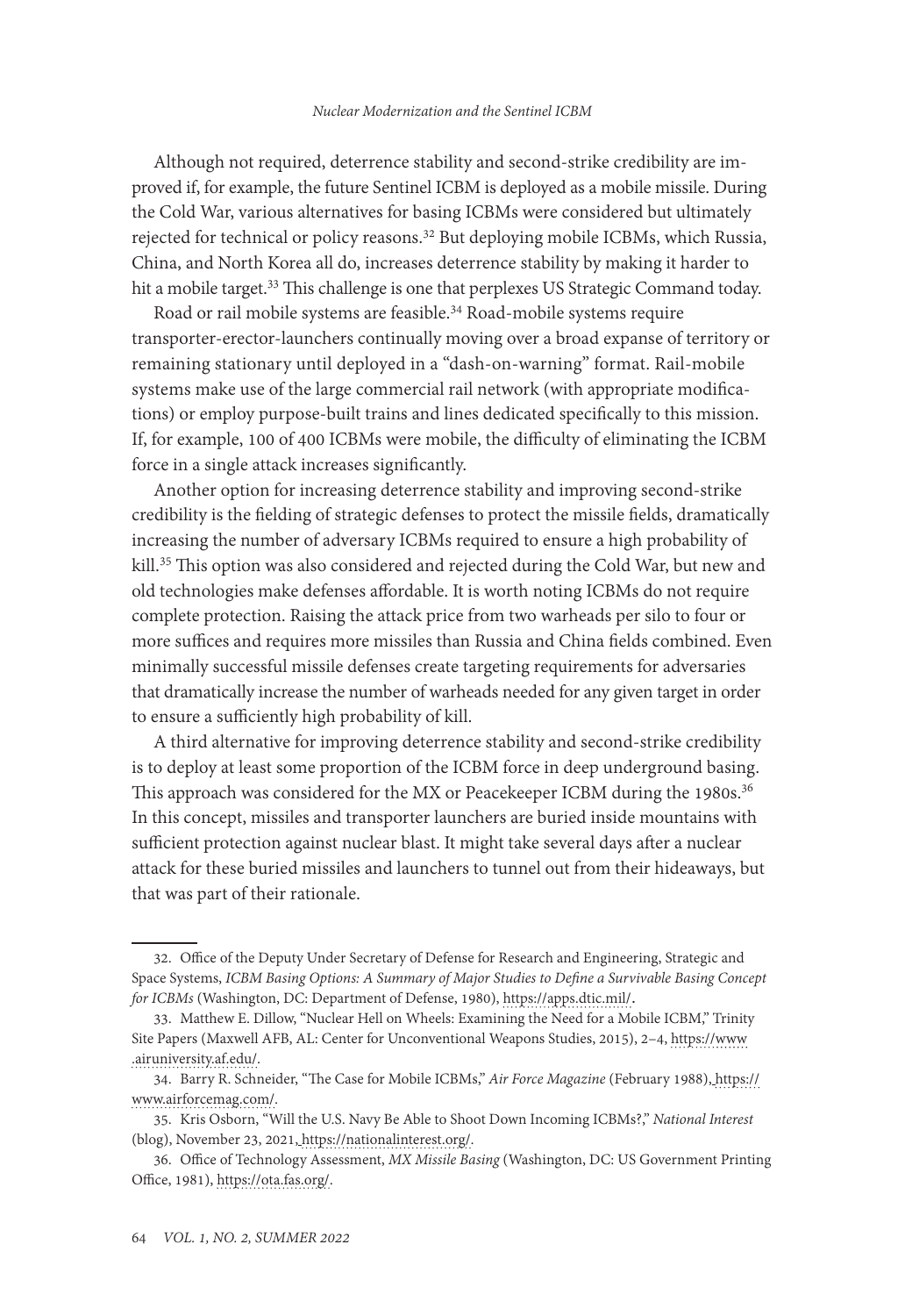Deeply buried missiles are not seen as first-strike weapons but are excellent for secure second strike. This option should reassure arms control advocates and adversaries who fear American ICBMs as first-strike weapons. Although President Ronald Reagan ultimately decided to base the MX in silos, interest in the deep-underground basing option remains of interest to experts.37

 Each of these alternatives for improving ICBM survivability (mobility, defenses, and deep basing) assumes there is some point to improving survivability for more than one arm of the nuclear triad. How much difference would any of these options really make? The following thought experiment will investigate the outcomes if the entire ICBM force were based on mobile platforms instead of silos. Strategic circumstances are different today than they were 50 years ago when the US government decided to field silo-based ICBMs. Today, for example, Russian ICBMs are believed to be accurate between 30 and 200 meters, a far cry from the half-mile-to-mile accuracy of previous generations of ICBMs.38 Hypersonic and low-observable cruise missiles are also expected to dramatically change how the United States thinks about credibility and second-strike certainty.<sup>39</sup>

To analyze the utility of mobile ICBMs, the research team reran the model for two of the force structures in the previous example—the current triad and a smaller triad of 300 ICBMs, 10 SSBNs, and 60 bombers—incorporating mobile ICBMs into the arsenal, changing weapon survivability. While the results show significant improvement in American ICBM survivability is achieved by substituting mobile basing for silo basing, American mobile ICBM basing does not change the fundamental character of a Russo-American strategic nuclear exchange. Neither state can escape assured retaliation. In terms of options, additional numbers of survivable American ICBMs provide support for an American strategy that includes flexible targeting and escalation control, in support of intrawar deterrence and war termination (i.e., a victorydenial strategy).

Yet neither the United States nor Russia, under New START deployment limits, has sufficient numbers of survivable weapons and launchers for a prevailing strategy that requires escalation dominance and counterforce superiority. It follows that a strategy of nuclear supremacy or nuclear superiority is even further out of reach, although improving technologies for missile defense combined with newer generations of offensive weapons can change this calculus in the years and decades ahead.

<sup>37.</sup> Ivan Oelrich, "Deep Thoughts: How Moving ICBMs far Underground Will Make the Whole World Safer," *Bulletin of the Atomic Scientists*, April 28, 2021, [https://thebulletin.org/](https://thebulletin.org/2021/04/deep-thoughts-how-moving-icbms-far-underground-will-make-the-whole-world-safer/).

<sup>38.</sup> Amy F. Woolf, *Russia's Nuclear Weapons: Doctrine, Forces, and Modernization*, R45861 (Washington, DC: CRS, 2022), 17, 26–30, [https://sgp.fas.org/](https://sgp.fas.org/crs/nuke/R45861.pdf).

<sup>39.</sup> Adam Lowther and Curtis McGiffin, "America Needs a Dead Hand," War on the Rocks, August 19, 2019, [https://warontherocks.com/](https://warontherocks.com/2019/08/america-needs-a-dead-hand/).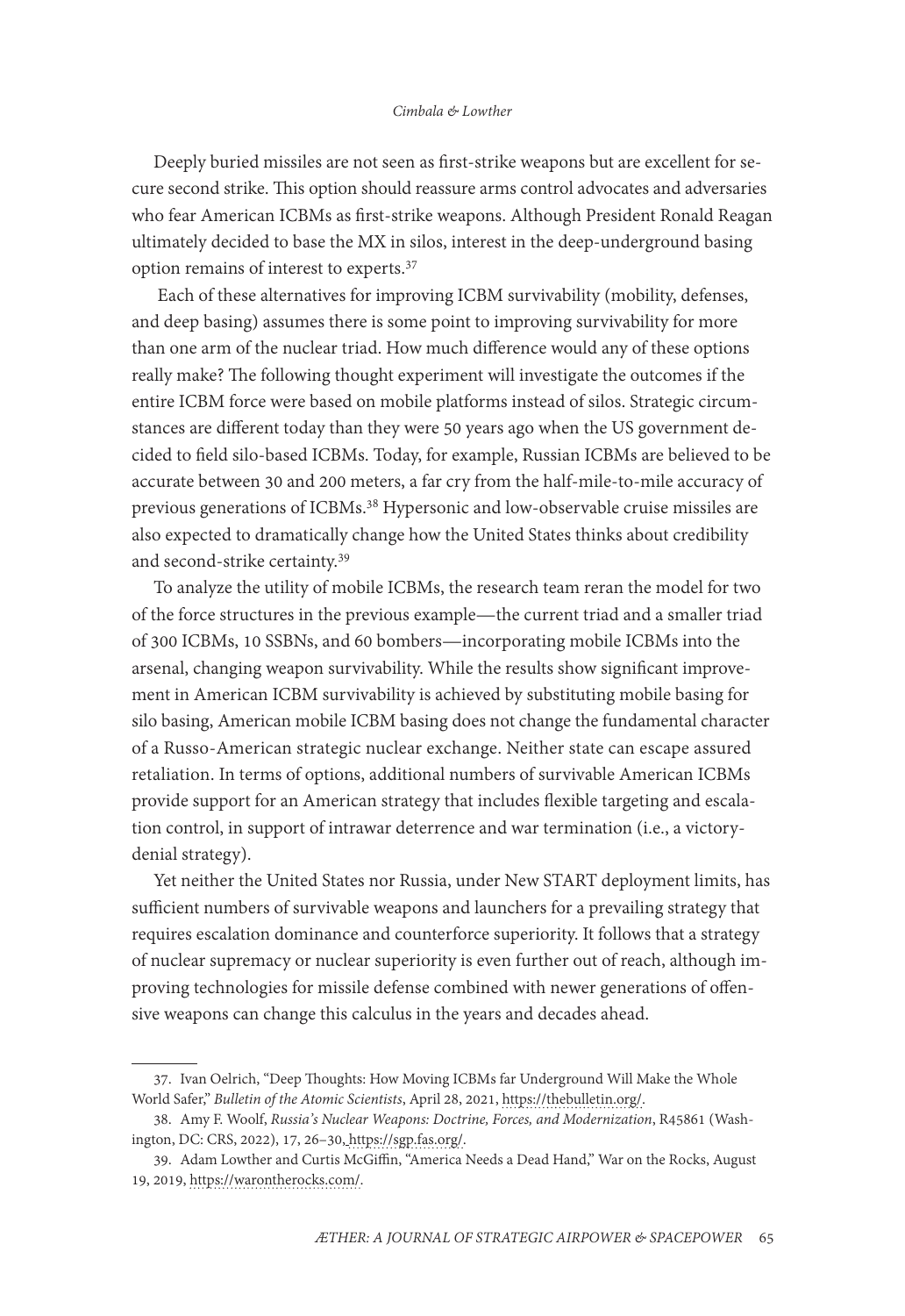## The Other Legs

Modernization of the ICBM force is not an end in itself. As noted, the American military planning assumption is that all three legs of the nuclear triad undergo significant replacement and/or upgrades in the next several decades. The sea-based SSBN force remains the most survivable leg of the triad but is expected to face increasing pressure from advanced space-based sensors, an expanding sea-based acoustic network, and a growing fleet of sea-based drones.<sup>40</sup> Cancelling the Sentinel ICBM replacement program would only allow Russia and China to focus their efforts on detecting and defeating ballistic missile submarines—reducing SSBN survivability significantly.

The Trump administration produced the W76-2 low-yield nuclear warhead for deployment on SSBNs in 2020, arguing this was necessary to increase American options across the spectrum of deterrence. This decision was prompted by concerns about a Russian strategy of using limited nuclear strikes to change the direction of a conventional war in Europe without escalating to strategic nuclear war.<sup>41</sup> Whether a low-yield submarine-launched ballistic missile proves an effective deterrent is yet to be seen. It does appear the W76-2 will survive the Biden administration's effort to reduce the nuclear force.

As for the bomber leg of the triad, the B-21 Raider will replace the B-1 and B-2, which are costly to operate and maintain. Not only is the B-21 expected to reduce operations and maintenance costs, but also it will offer improved stealth capability and improved penetration of advanced air defense networks.<sup>42</sup> The Air Force is also developing the long-range standoff cruise missile as a replacement for the air-launched cruise missile.43 The new missile is expected to have a significantly reduced radar crosssection, improved defenses, and greater accuracy. The bomber force offers unique capabilities with respect to deterrence, including its availability for use in signaling American intent, particularly during a crisis. This is a mission that ICBMs do not perform, making the bomber force important for broader strategic stability and deescalation.

The challenge to bombers comes in the form of improved air defense networks and the vulnerability of bomber bases. Enhanced, low-observable cruise missiles and stealthy airframes are the customary responses to improved air defense systems. Vulnerable bomber bases present a more persistent challenge as adversaries develop longrange options themselves. With only three bomber bases and two weapons-storage areas, the bomber force presents a small number of targets for an adversary to destroy.

<sup>40.</sup> Sebastien Roblin, "Underwater Drones Could Be the End of Submarines," *National Interest* (blog), (September 14, 2020), [https://nationalinterest.org/](https://nationalinterest.org/blog/reboot/underwater-drones-could-be-end-submarines-168940).

<sup>41.</sup> Aaron Mehta, "Trump's New Nuclear Weapon Has Been Deployed," Defense News, February 4, 2020, [https://www.defensenews.com/.](https://www.defensenews.com/smr/nuclear-arsenal/2020/02/04/trumps-new-nuclear-weapon-has-been-deployed/)

<sup>42.</sup> Kris Osborn, "The B-21 Raider Is Set to Revolutionize Stealth Bombing," *National Interest* (blog), March 31, 2022, [https://nationalinterest.org/](https://nationalinterest.org/blog/buzz/b-21-raider-set-revolutionize-stealth-bombing-201576).

<sup>43.</sup> Adam Lowther, "The Long-Range Standoff Weapon and the 2017 Nuclear Posture Review," *Strategic Studies Quarterly* 8, no. 3 (Fall 2017), [https://www.airuniversity.af.edu](https://www.airuniversity.af.edu/Portals/10/SSQ/documents/Volume-11_Issue-3/Lowther.pdf).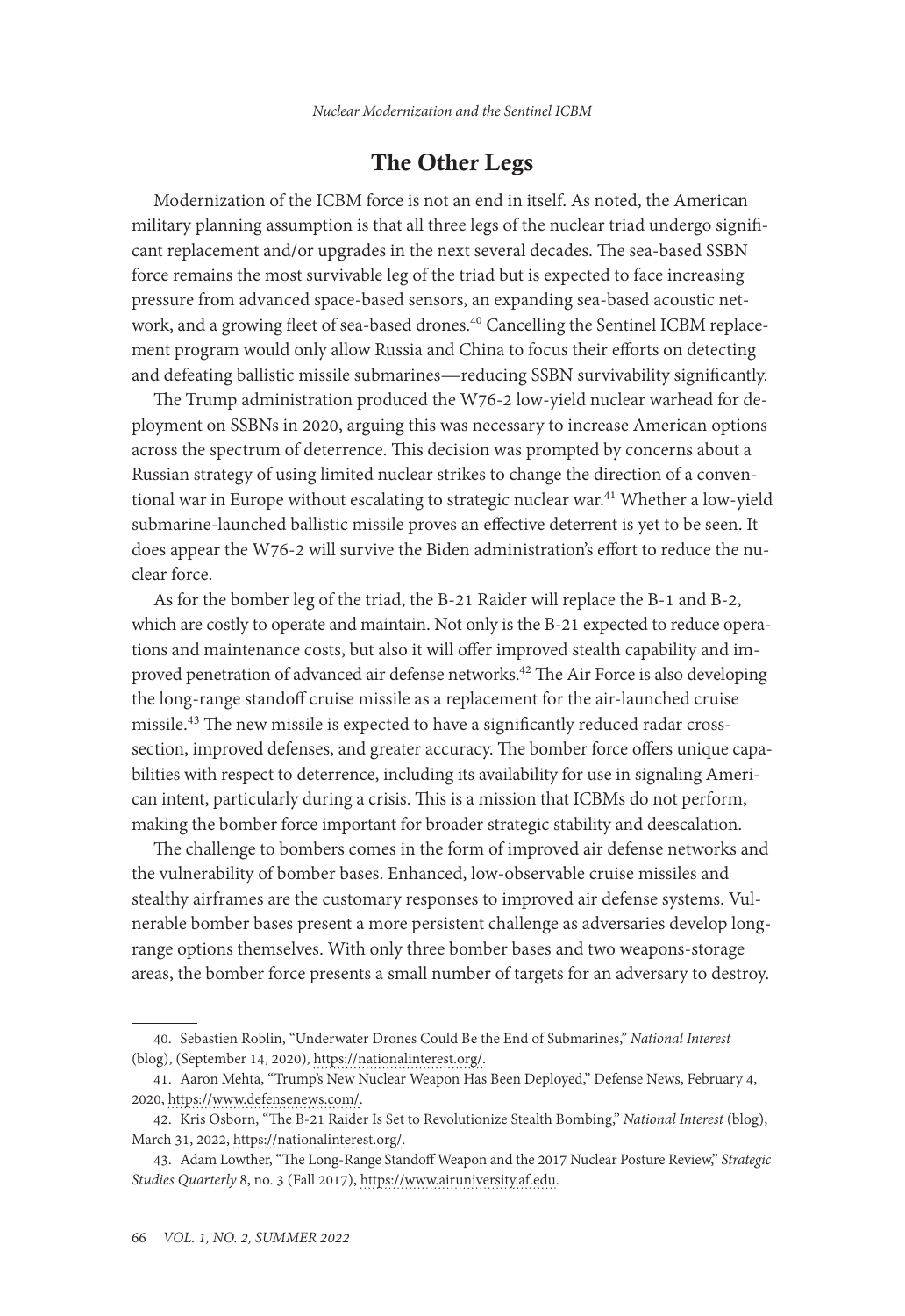Again, this weakness of the bomber force is a strength of the ICBM force and its approximately 450 targets.

With Putin threatening the use of nuclear weapons in Ukraine, some analysts might assume American strategic nuclear forces could be used for selective strikes against Russian forces or installations in Europe in order to compensate for the numerical inferiority and low operational readiness of NATO nuclear forces relative to Russian tactical nuclear forces.<sup>44</sup> But this is a dangerous game to play. The symbolism of an ICBM launched from North America against Russian military forces, even in Ukraine, would be suggestive of American escalation to strategic nuclear war. This means that no matter how much more capable the Sentinel is over the Minuteman III, it is not a fit for every possible circumstance.

The same concern is true for the strategic bomber force. With the B-52 and B-2 designated as strategic delivery systems under New START, it is challenging to send any signal other than escalation if such a platform were used in response to a Russian first use in Ukraine. Moving bombers to European bases does not challenge this calculation. Although the W76-2 was designed as a gap-filler for the United States' lack of low-yield capability in Europe, there is real concern that Russia could mistake a sea-based response for an escalation to strategic nuclear war rather than an effort to move to an off-ramp.<sup>45</sup>

The primary purpose of this brief discussion of a current likely use scenario is simply to illustrate that no single leg of the nuclear triad is well suited for every scenario. The ICBM, bomber, and SLBM are all useful for specific purposes. Each leg's mutually reinforcing strengths is what creates deterrence stability and allows the United States to wage war at the low end of the conflict spectrum.

#### Conclusion

Developing and fielding the Sentinel ICBM is a necessary component of the United States' larger strategic nuclear modernization effort. In conjunction with the modernization of the bomber- and submarine-based legs of the triad, the ICBM will provide deterrence for the American homeland, extended deterrence for Allies, and reassurance to partners that the United States will never accept second-tier status for its nuclear arsenal. In a strategic area that is heavily dependent on adversary psychology, how adversaries see the United States is more important than ever before.

Future American nuclear forces, even under New START constraints, should support a strategy of assured retaliation and victory denial, as defined earlier. Current planning for the Sentinel should include a review of options for basing part of the ICBM force on mobile platforms. Just as mobile ICBMs complicate American targeting

<sup>44.</sup> Jon Jackson, "Nuclear Weapons Threat Increases as Putin Grows More Desperate," *Newsweek*, April 18, 2022, [https://www.newsweek.com/](https://www.newsweek.com/nuclear-weapons-threat-increases-putin-grows-more-desperate-1698630).

<sup>45.</sup> Kyle Mizokami, "A New and Controversial U.S. Nuclear Weapon Goes to Sea," *Popular Mechanics*, January 30, 2020, https://www.popularmechanics.com/.